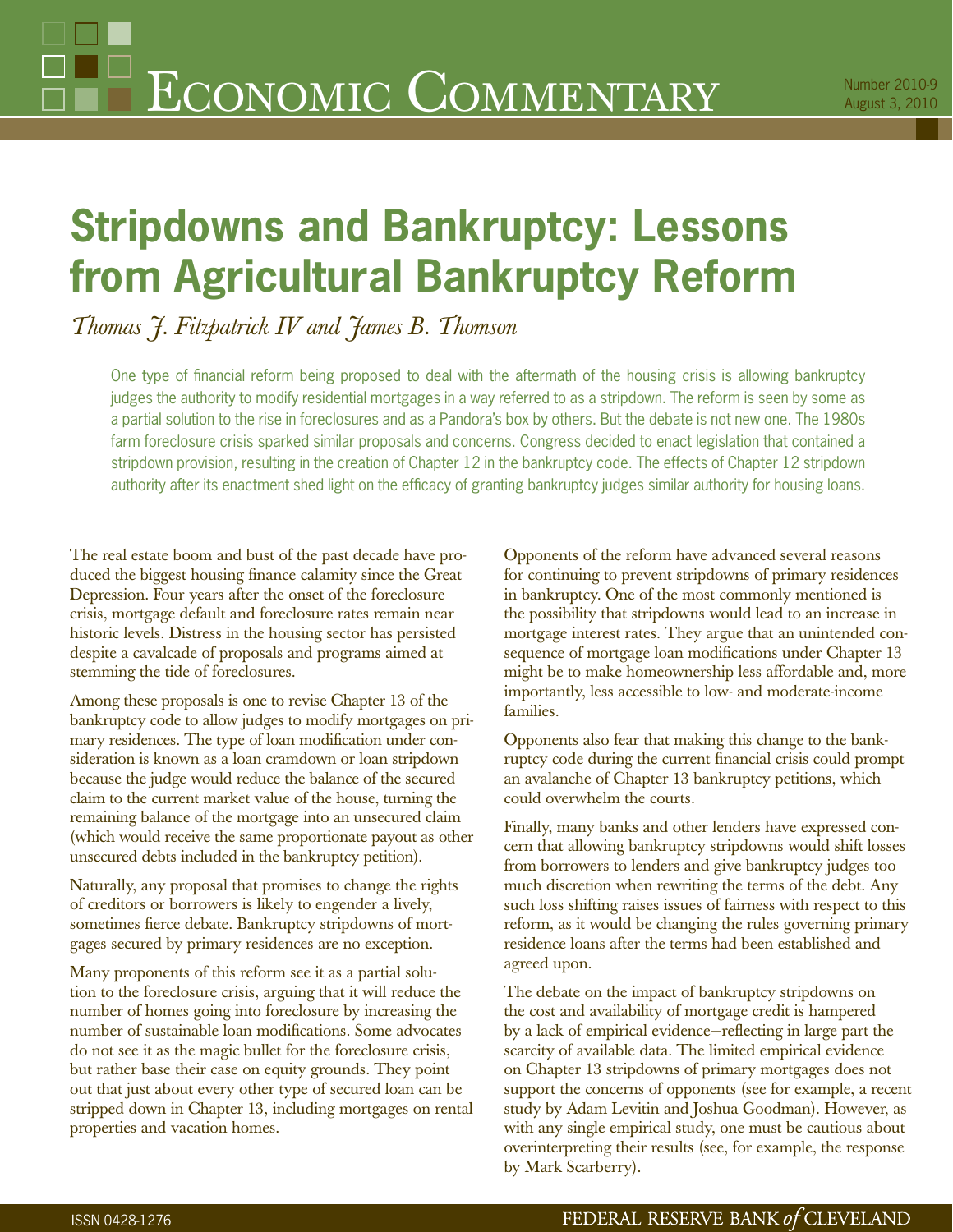This is not the first time policymakers have questioned whether bankruptcy judges should be allowed to do stripdowns of debt secured by a primary residence. In the 1980s, Congress responded to the farm foreclosure crisis with legislation that contained a stripdown provision—and it resulted in the creation of Chapter 12 in the bankruptcy code. Although the farm foreclosure crisis and the current foreclosure crisis differ in many respects, the response to the farm foreclosure crisis is still informative. After all, many of the claims and concerns expressed in the current debate were central in the debate over Chapter 12. The effects of Chapter 12 stripdown authority after its enactment can shed light on the efficacy of allowing bankruptcy judges similar authority under Chapter 13. To that end, this *Economic Commentary* looks back at the 1980s' farm lending crisis, the debate surrounding Chapter 12 bankruptcy, and the lessons to be learned for the current debate on Chapter 13 stripdowns.

# **The Agricultural Lending Crisis**

The agricultural lending crisis of the early 1980s had its roots in the agricultural export boom of the 1970s. U.S. agricultural exports rose over 500 percent from 1972 to 1981 (from \$8.24 to \$43.78 billion), which in turn led to a dramatic rise in commodity prices and farm incomes over the time period. Net farm income peaked at over \$27 billion in 1979, a rise of 41 percent over the decade (see figure 1).

The 1980s farming crisis was a typical boom–bust scenario: Demand for farming goods increased sharply during the early 1970s but saw a corresponding decline in the late 1970s and early 1980s. When prices for their goods were rising, farms expanded and farm real estate prices increased significantly. Iowa, a bellwether state in terms of farm prices in the corn belt, saw the average price of an acre more than quadruple from 1970 to its peak in 1982, only to lose nearly two-thirds of its value over the next five years. Over the same time period, the average price of farmland nationally also rose rapidly, increasing more than 350 percent by 1982, before falling by more than a third by 1987.

The increase in farm land values was accompanied by an increase in agricultural debt loads, as many farmers borrowed to acquire additional acreage (see figure 2). Because they lacked the needed cash and because they expected increased cash flows, many farmers used variable-rate notes to purchase real estate. Farm loan underwriting standards eased, and a speculative lending boom ensued. Lenders began to rely less heavily on the ability of borrowers to service their debt from operating cash flows and more on the continued appreciation of the underlying collateral—the farm land—for repayment. But when demand for farm goods began to fall, farm real estate prices also fell precipitously. As farms' cash flows decreased and the variable-rate notes used to purchase farm real estate reset, many farmers saw their interest rates increase and found that they could not make payments and were underwater on their mortgages.

Farmland values peaked in 1981 in the Midwest, where the land-price appreciation had been the greatest, and declined by as much as 49 percent over the next few years before bottoming out in 1987. Farm-sector debt quadrupled from the early 1970s through the mid-1980s. Debt declined by one-third from 1984 through 1987, but much of this reduction reflected the liquidation of farms.

As with homeowners in the recent foreclosure crisis, many farmers—especially those in the Midwest and Southwest, the heart of the farm land bubble–were faced with loans whose face value exceeded the current market value of the real estate serving as collateral for the loan. Many farmers, like many homeowners now, were in danger of losing their primary residences, with little prospect of relief under the bankruptcy options available to farmers at that time. As is the case today, Chapter 13 did not allow for the modification of debt secured by a primary residence. Chapter 11 involved more complexity than a family farm reorganization required, making it difficult to navigate. It also contained provisions that allowed creditors to effectively block a stripdown: undersecured creditors could elect to treat their entire



# **Figure 1.Farm Exports and Net Income Figure 2. Farm Liabilities**

Source: 1930–1967: FATUS, CY 1970 Supplement, Table 2; 1968–1975: FATUS, CY 1981 Supplment, Table 1; 1976–1988: DARRS, FATUS system; 1989–present: FAS USTrade FATUS &HS system.



Source: The Federal Reserve Board.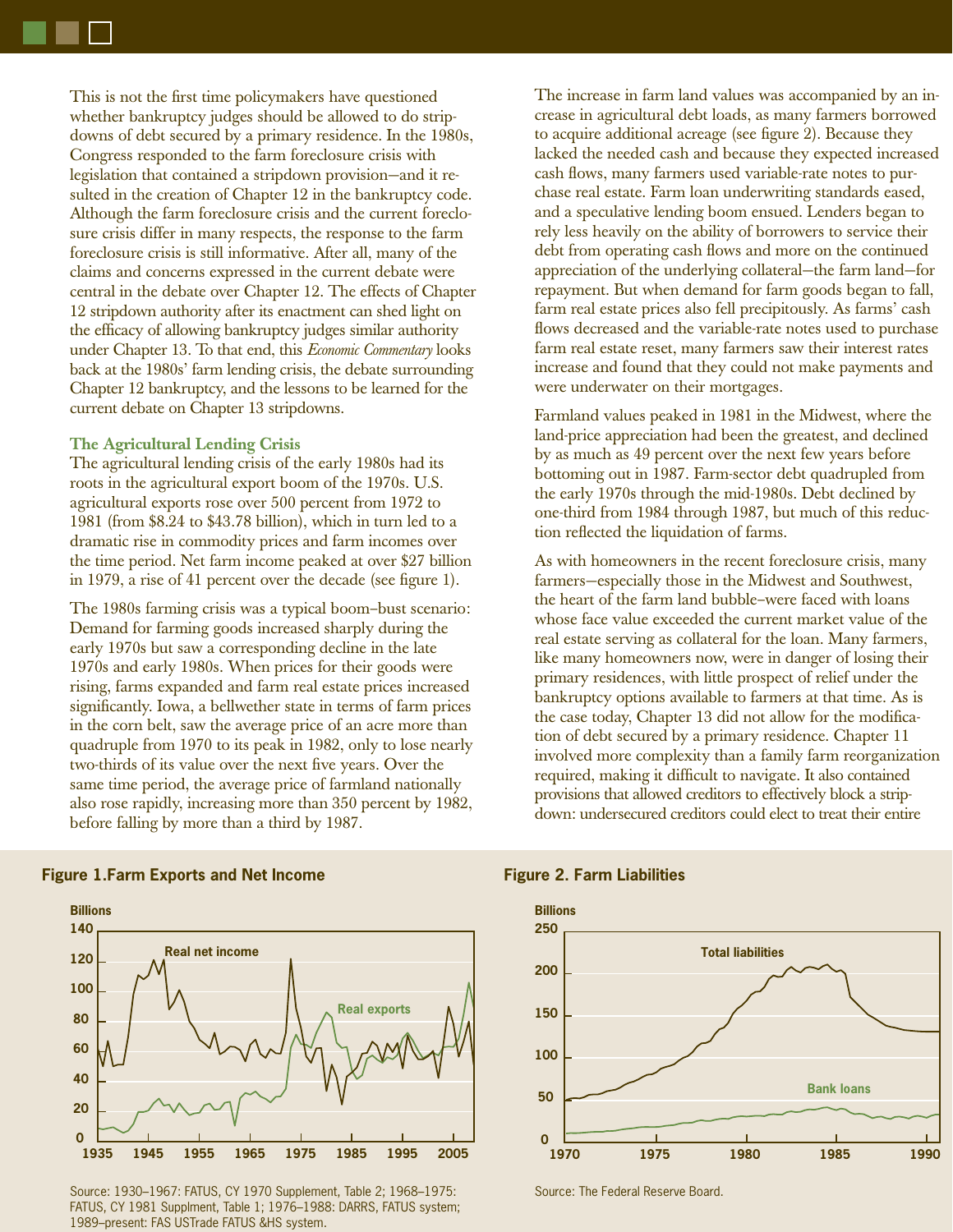claim as a secured claim, for which they would receive deferred cash payments that totaled the amount of the debt and had a minimum present value equal to the value of the collateral.

Moratoriums on foreclosures in a number of farm states slowed the rising tide of farm foreclosures somewhat, but they provided only a temporary reprieve as the fundamental economic factors of lower land values and lower crop prices relative to the 1970s left many farmers unable to service their existing debt and with almost no possibility of renegotiating their secured loans with creditors.

Unlike the home foreclosure crisis, the overhang of troubled farm debt was highly concentrated, sitting on the books of the Farm Credit Banks, Farmer Mac, and commercial banks in the affected regions. Failures of agricultural banks accelerated in the early to mid-1980s, accounting for a third of all bank failures from 1984 to 1987.

# **The Coming of Chapter 12 Bankruptcy**

Once the farm foreclosure crisis hit, existing provisions in the bankruptcy code proved inadequate for reorganizing small-to-medium sized family farms. While farmers seeking to reorganize could, in principle, choose to file under Chapter 13 (personal bankruptcy) or Chapter 11, the average farmer typically exceeded the debt limits for filing under chapter 13. Unfortunately, Chapter 11 was for inappropriate for most of these farmers as well, being a cumbersome and overly complex option, since it is designed to deal with the reorganization of corporations and not small and medium-sized farms.

After much deliberation (some version of the legislation had been under consideration and debate for nearly two-and-ahalf years) Congress passed the Bankruptcy Judges, United States Trustees, and Family Farmer Bankruptcy Act of 1986. This legislation established a separate chapter in the U.S. Bankruptcy Code, Chapter 12, for farmers defined by the act as family farmers (for the definition, see the summary of Chapter 12 by Phillip L. Kunkel, Jeffrey A. Peterson and Jessica A. Mitchell in the recommended readings). The legislation included a sunset provision allowing the study of the impact of Chapter 12 before it would be made permanent. Chapter 12 was extended twice before becoming permanent in 2005.

What is interesting about the creation of Chapter 12 for the current debate on allowing stripdowns of debt secured by a primary residence is that the Congress responded to the farm foreclosure crisis of the 1980s with legislation that contained a stripdown provision. Stripdowns were permitted for farmers because voluntary modification efforts, even when subsidized by the government, did not lead agricultural lenders to negotiate loan modifications. At the time, opponents of stripdowns made the same arguments people are raising today: Allowing stripdowns would flood bankruptcy courts, permit abuse by borrowers who could afford to pay their loans, and reduce the availability of credit, among other things.

The actual negative impact of the farm stripdown legislation was minor. Although the legislation created a special chapter in the Bankruptcy Code for farmers and allowed stripdowns on primary residences, it did not change the cost and availability of farm credit dramatically. In fact, a United States General Accounting Office (1989) survey of a small group of bankers found that none of them raised interest rates to farmers more than 50 basis points. While this rate change may have been a response to the Chapter 12, it is also consistent with increasing premiums due to the economic environment. This suggests that the changes in the cost and availability of farm credit after the bankruptcy reform differed little from what would be expected in that economic environment, absent reform.

What was most interesting about Chapter 12 is that it worked without working. According to studies by Robert Collender (1993) and Jerome Stam and Bruce Dixon (2004), instead of flooding bankruptcy courts, Chapter 12 drove the parties to make private loan modifications. In fact, although the U.S. General Accounting Office reports that more than 30,000 bankruptcy filings were expected the year Chapter  $12$  went into effect, only  $8,500$  were filed in the first two years. Since then, Chapter 12 bankruptcy filings have continued to fall.

### **Conclusion**

Allowing bankruptcy judges to modify mortgages secured by primary residences remains one of the most contentious proposed responses to the ongoing home mortgage foreclosure crisis. After all, any legislative reform that allows bankruptcy judges to strip down debt secured by primary residences can potentially alter the terms of financial contracts, a change that could have unintended consequences.

The debate is not a new one. The 1980s farm foreclosure crisis sparked similar proposals and concerns. Congress's response was to include a stripdown provision in a newly created chapter in the bankruptcy code specifically intended for family farms. The effects of that stripdown provision, in place for more than two decades, on the availability and terms of agricultural credit suggest that there has been little if any economically significant impact on the cost and availability of that credit.

In applying the lessons of Chapter 12 reform to the current debate one needs to recognize some important differences between the agricultural foreclosure crisis of the 1980s and the current home foreclosure crisis. First, the structure of the underlying loan markets is different. Unlike mortgages today, few if any of the farm loans in the 1980s were sold or securitized. Moreover, there was more direct government involvement in agricultural loan markets in the 1980s than there was in the mortgage markets leading up to the current housing crisis. Finally, the scale of the current foreclosure crisis is several times larger than the 1980s agricultural crisis, which was limited geographically to the Midwest and Great Plains states. Yet, despite these differences, the response to the farm foreclosure crisis and the impact of bankruptcy reform on agricultural credit markets is still informative for the current debate.